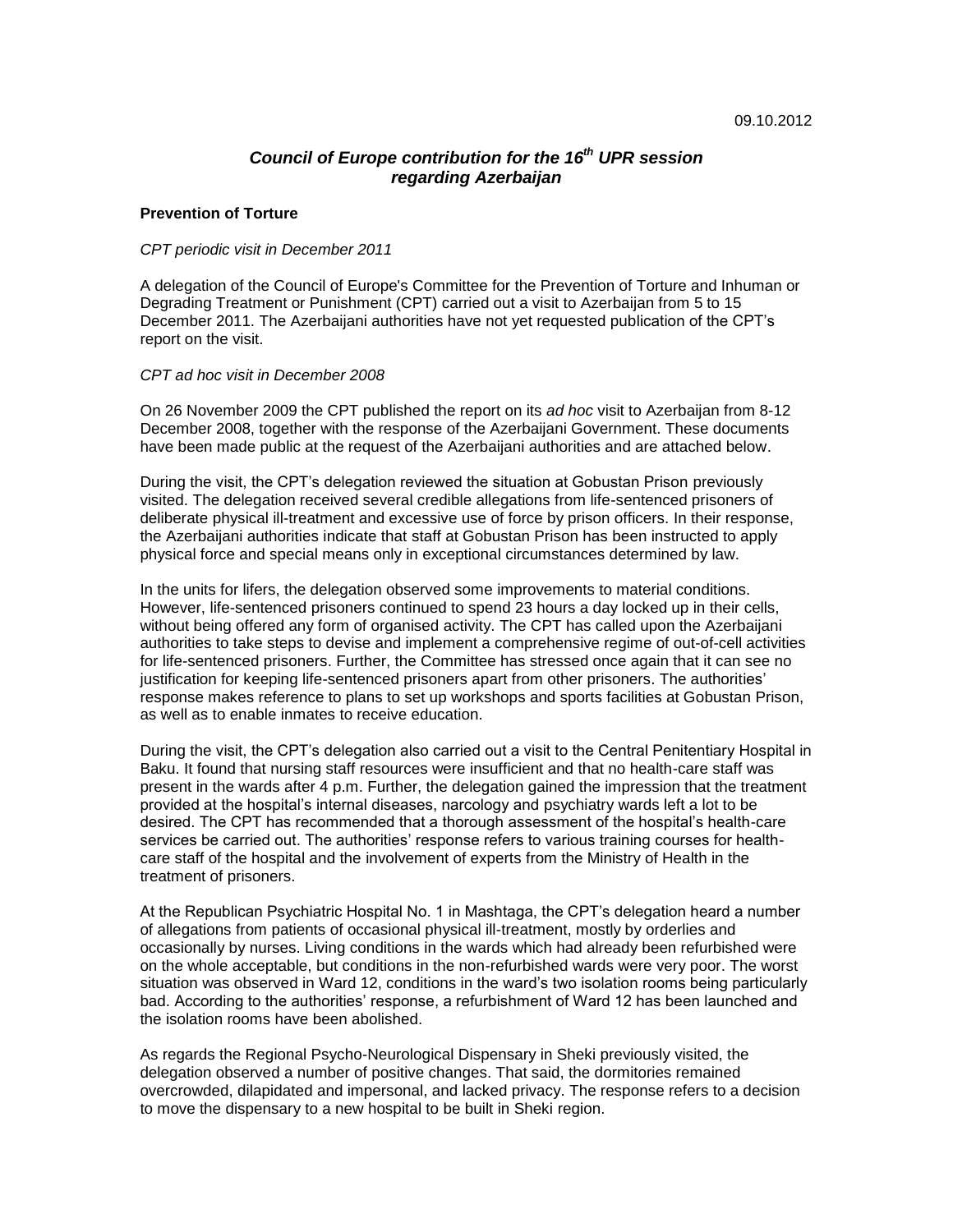More generally, the CPT has recommended that steps be taken at psychiatric establishments to adopt a policy on the use of means of restraint, and that the recording of information on the use of means of restraint be improved. Other recommendations made by the Committee concern the legal safeguards in the context of involuntary hospitalisation and the setting up of a system for regular visits to psychiatric establishments by independent outside bodies responsible for the inspection of patients' care.

A complete list of the CPT"s recommendations, comments and requests for information is contained in the Appendix I to the report.



Azerbainn report Azerbainn 2008.pdf (15... ponse 2008.pdf (

## **Council of Europe Commissioner for Human Rights**

On 29 June 2010, the Commissioner for Human Rights, Thomas Hammarberg, published a [report](https://wcd.coe.int/ViewDoc.jsp?id=1909623) based on the findings of his visit to Azerbaijan from 1 to 5 March 2010.<sup>1</sup> The Commissioner's report, which includes the response of the Azerbaijani authorities<sup>2</sup>, is attached below.

The Commissioner"s report focuses on the following selected human rights issues:

I. Freedom of expression (defamation; violence, harassment and intimidation against journalists and activists; freedom of information, ethical journalism and media diversity) $3$ 

II. Freedom of association (registration procedure; amendments to the law on  $NGOs)^4$ 

III. Conduct of law enforcement officials $<sup>5</sup>$ </sup>

IV. Administration of justice (pre-trial detention; right to a fair trial) $<sup>6</sup>$ </sup>

V. Observations on the visit to the Autonomous Republic of Nakhchivan (general remarks; psychiatric hospital; recent events in Bananyar) $<sup>7</sup>$ </sup>

For each issue the Commissioner provides specific conclusions and recommendations.<sup>8</sup>

As a follow-up to his visit in 2010, the Commissioner published, on 29 September 2011, Observations on the respect of human rights in Azerbaijan focusing on freedoms of expression, association and assembly. The Commissioner"s Observations are attached below.

"Freedom of expression, association and peaceful assembly have encountered serious setbacks in Azerbaijan. Urgent measures must be taken to uphold these fundamental human rights", he said.

 $\overline{a}$ 

<sup>&</sup>lt;sup>1</sup>A summary of the report appears on pp. 1-2.

Appendix to the report.

<sup>&</sup>lt;sup>3</sup> Section I, paras. 8-38.

<sup>4</sup> Section II, paras. 39-46.

 $\frac{5}{3}$  Section III, paras. 47-54.

<sup>6</sup> Section IV, paras. 55-61. <sup>7</sup> Section V, paras. 62-75.

<sup>8</sup> Paras. 76-96.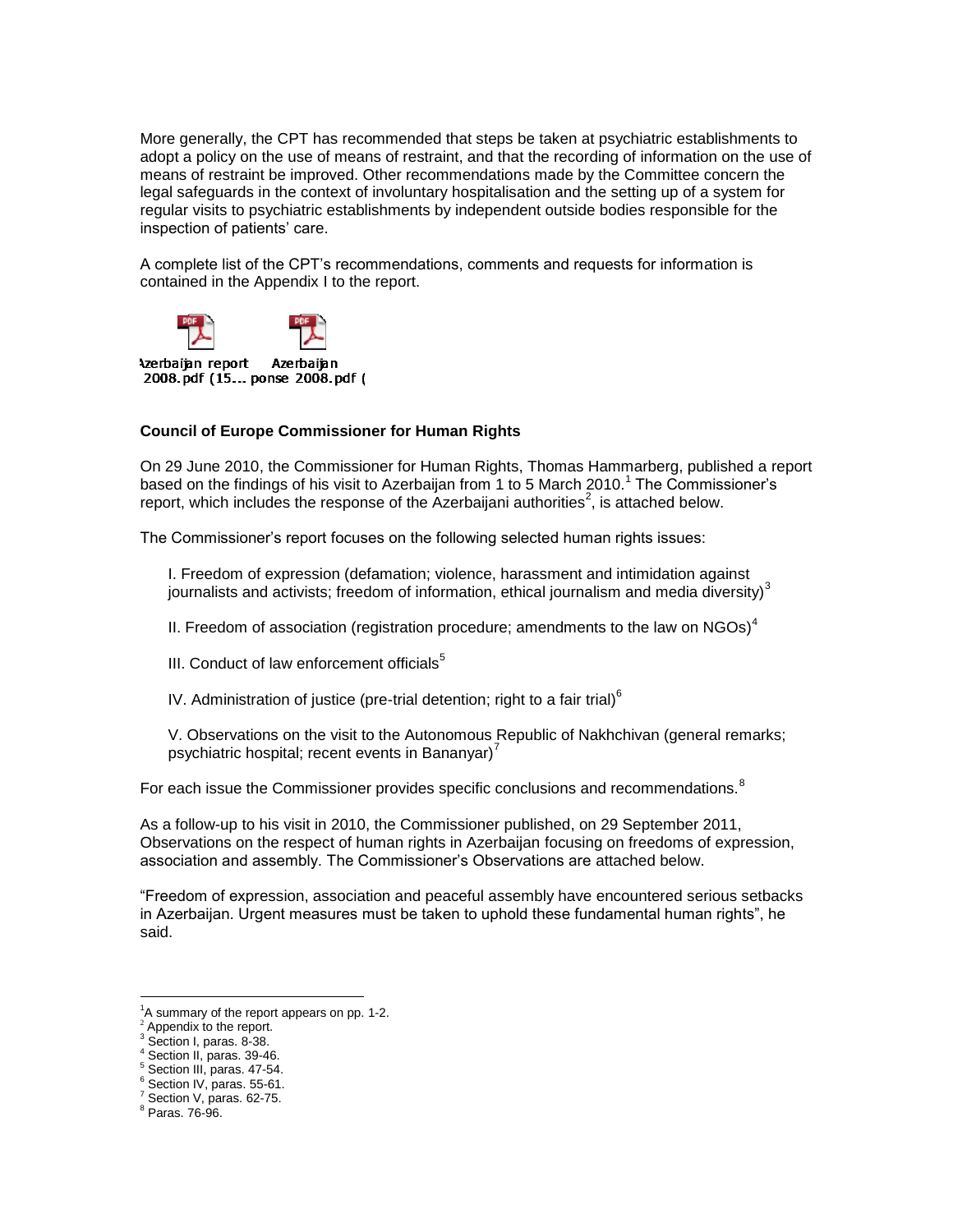The Commissioner regrets to note that most of the recommendations he made in 2010 report as regards these areas have not been implemented. In some cases, steps taken by the authorities have even run counter to Azerbaijan"s human rights obligations. "One of my recommendations was to end practices of unjustified or selective criminal prosecution of journalists or critical opinion makers. However, resort to such methods has apparently not abated. Fabricated charges have been used to arrest and silence parliamentary candidates, journalists and members of youth groups. Such intimidation is inconsistent with the principles of a democratic society founded on human rights principles and the rule of law. Measures should be taken to release immediately all persons imprisoned because of views or opinions expressed."

The Commissioner is concerned by information indicating that in the past months several national and international NGOs have faced difficulties in carrying out their activities freely in Azerbaijan. He is particularly worried about the recent demolition of a building where several human rights organisations were located. "Responsibility for this illegal action - which contravened a court order - should be established, and the persons affected should at the very least obtain adequate compensation for the loss of their property."

Another source of concern relates to the wave of arrests of activists and political opponents in connection with protests held in Baku in March and April 2011. "These protests were sometimes dispersed with excessive force, and the work of journalists was hindered. Several persons were detained on grounds of violating public order. Six opposition activists were sentenced on 25 August 2011 for participating in "actions causing disturbance of public order", following trials whose conformity with human rights standards has been called into question."

The Commissioner therefore urges the Azerbaijani authorities to fully respect the right to freedom of peaceful assembly, in accordance with the case-law of the European Court of Human Rights.

"Freedom of expression, association and peaceful assembly are indispensable principles of a democratic society. Effective measures must be taken by the Azerbaijani authorities to uphold them."



## **Execution of judgments and decisions of the European Court of Human Rights**

On 31 December 2011, there were 45 cases pending before the Committee of Ministers for supervision of their execution, 24 of these cases were "leading cases", i.e. raising a new structural /general problem and requiring the adoption of general measures. The 3 main cases or groups of cases revealing such structural problems are listed below:

- $\cdot \cdot$  Non-execution of final judicial decisions ordering the eviction of internally displaced persons unlawfully occupying apartments to the detriment of the rights of lawful tenants or owners - *Mirzayev*/*Tarverdiyev*/*Humbatov* group (application No. 50187/06)
- Unjustified convictions for defamation and/or unjustified imposition of prison sanctions for mere defamation; arbitrary application of anti-terror legislation - *Mahmudov* and *Agazade* and *Fatullayev* group (application No. 35877/04 and 40984/07)
- Excessive use of force or ill-treatment by the police and/or absence of effective investigations - *Mammadov*/*Muradova*/*Mikayil Mammadov* group (application No. 34445/04).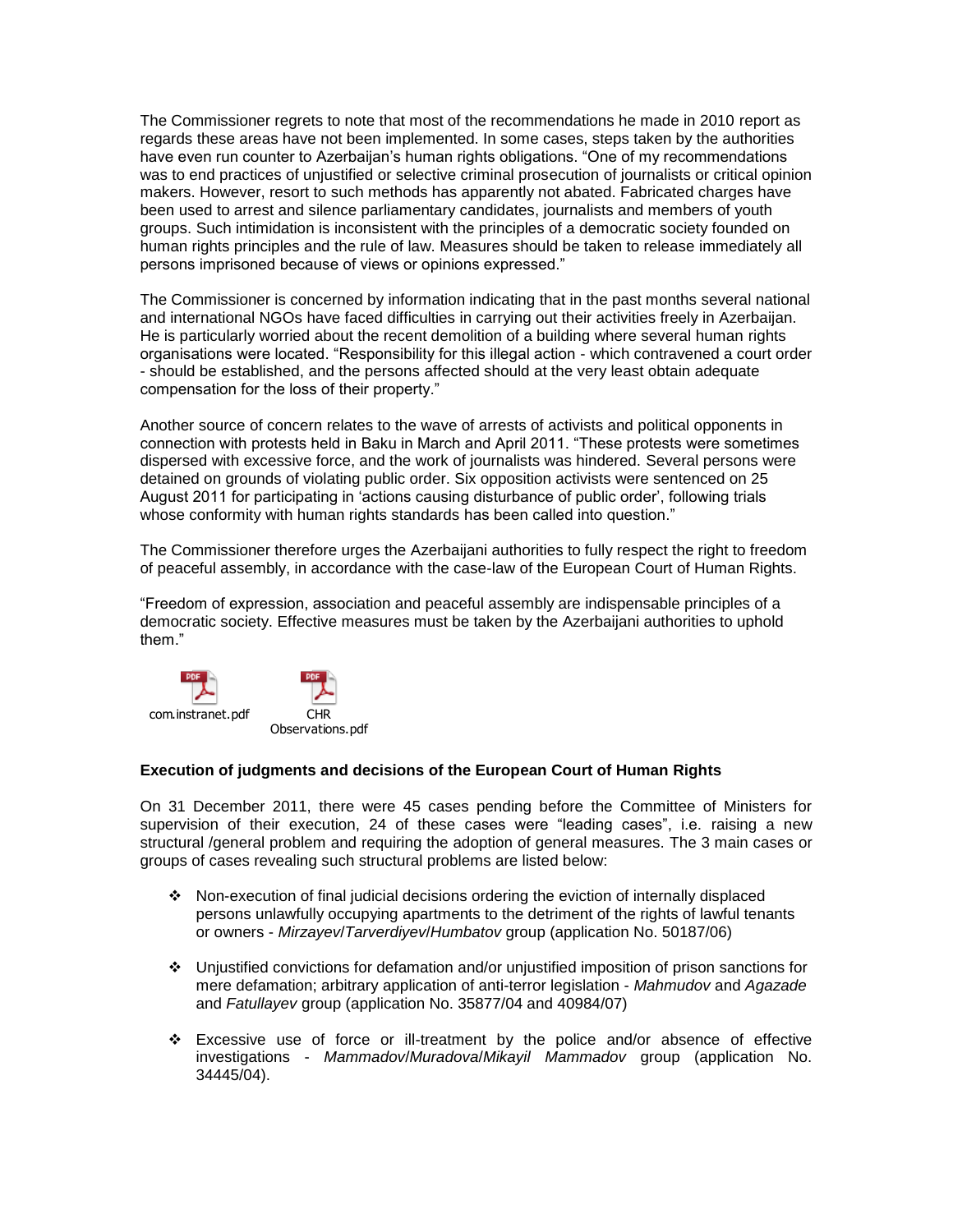The document attached presents a brief description of the violations and the last detailed decision taken by the Committee of Ministers and the responses given thereto by the respondent state.



## **European Commission for Democracy through Law (Venice Commission)**

The Venice Commission adopted between 2009 and October 2012 a number of opinions on draft laws and on the constitutional situation in Azerbaijan. The complete list of the opinions adopted during that period, with hyperlinks to the texts of the opinions, appears below.



Venice Com AZ.docx

### **Fight against racism and intolerance**

On 31 May 2011, the European Commission against Racism and Intolerance (ECRI) published its third report on Azerbaijan (attached below).<sup>9</sup>

While there have been improvements, there are still concerns in some areas, such as the situation of unregistered religious groups and of persons seeking international protection.

To simplify administrative procedures affecting migrant workers, a State Migration Service has been established and a one-stop service point for migrants has been set up. The authorities are also drawing up a Migration Code to consolidate the relevant legislation. Measures have been taken to improve refugees" access to social rights and the authorities have begun working to remedy problems faced by stateless persons. Significant efforts have been made in recent years to improve the living conditions of displaced persons, as well as their access to other social rights. The authorities have also taken steps towards improving access to health care for persons belonging to vulnerable groups.

At the same time, some restrictive provisions and practices with respect to religious communities have been tightened and religious communities whose applications for re-registration are still pending are exposed to arbitrary treatment. There are reports of abuse by law-enforcement officials against members of minority groups and there should be an independent mechanism for dealing with complaints against the police.

The rate of recognition of refugees is extremely low and no subsidiary form of protection is recognised in Azerbaijani law, leaving many persons who need it in a precarious situation. Migrant workers remain vulnerable to illegal employment practices and serious forms of abuse. Further measures are needed to remedy the difficulties faced by displaced persons in daily life. Finally, anti-discrimination legislation remains little known and rarely used, and the application of provisions of the Criminal Code regarding national security and the prohibition of ethnic hostility remains a concern.

The report contains findings and recommendations regarding the following issues:

- Existence and implementation of legal provisions<sup>10</sup>
- Racism in public discourse<sup>11</sup>

 $\frac{9}{9}$  A summary of the report can be found on pp. 7-10.

<sup>10</sup> pp. 11-20.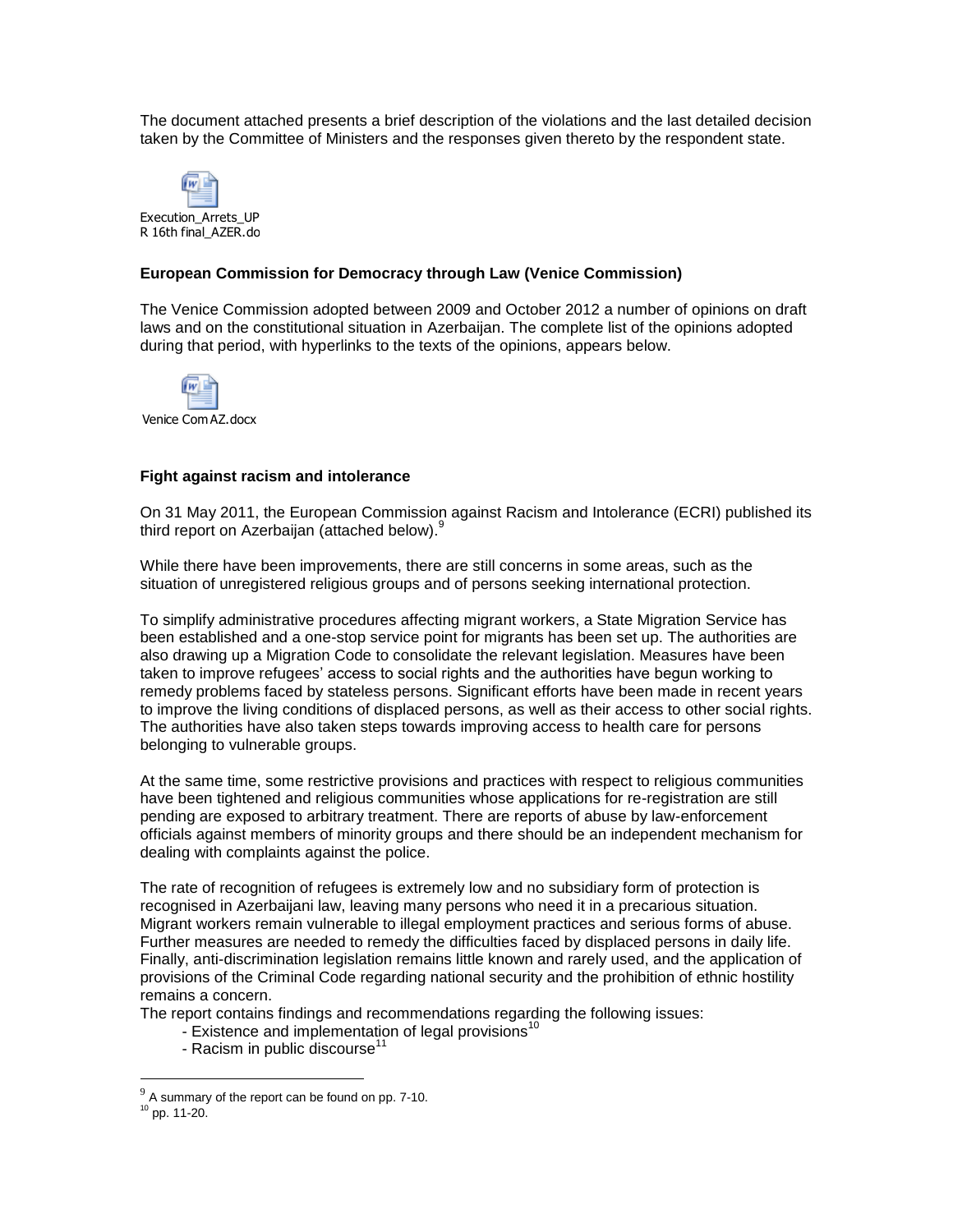- Racist violence $12$ 

- Vulnerable/target groups, including religious groups, migrants, refugees and asylum seekers, stateless persons and persons in similar situations, Armenians, national/ethnic minorities, Roma<sup>13</sup>

- Situation regarding refugees and internally displace persons as a result of the conflict over Nagorno-Karabakh<sup>1</sup>

- Areas currently not under the effective control of the Azerbaijani authorities<sup>15</sup>
- Discrimination in various fields, including health care, employment and housing, and administration of justice<sup>16</sup>
- Conduct of law enforcement officials<sup>17</sup>
- Monitoring of racism and racial discrimination<sup>18</sup>

The following three recommendations require priority implementation and will be revisited in two years' time:

- swiftly complete the registration of religious communities and clarify the legal situation of communities still awaiting the final outcome in their cases;
- complete the process of adopting a Migration Code;
- establish a system for collecting data broken down by criteria coming within ECRI's mandate, so as to detect and combat discrimination within the judicial system.



ZE-CbC-IV-2011-4 19-ENG.pdf (4...

## **Protection of Minorities**

The Council of Europe Advisory Committee on the Framework Convention for the Protection of National Minorities will adopt its third Opinion [on A](http://www.coe.int/t/dghl/monitoring/minorities/3_FCNMdocs/PDF_3rd_OP_CzechRepublic_en.pdf)zerbaijan in October 2012.

Azerbaijan has signed but not yet ratified the European Charter for Regional or Minority Languages. Thus, the country is not yet covered by the monitoring procedure set up under the **Charter** 

## **Action against Trafficking in Human Beings**

The evaluation of Azerbaijan by the Group of Experts on Action against Trafficking in Human Beings (GRETA) will take place in 2013.

## **Preventing and Combating Violence against Women and Domestic Violence**

Azerbaijan has not yet signed or ratified the Council of Europe Convention on preventing and combating violence against women and domestic violence. For this reason, it is not yet concerned by the monitoring procedure under the convention.

 $\overline{a}$  $11$  pp. 20-21.

 $12$  p. 22.

<sup>13</sup> pp. 22-32.

<sup>14</sup> pp. 32-33.

 $15$  p. 34. <sup>16</sup> pp. 34-36.

 $17$  pp. 36-37.

<sup>18</sup> pp. 37-38.